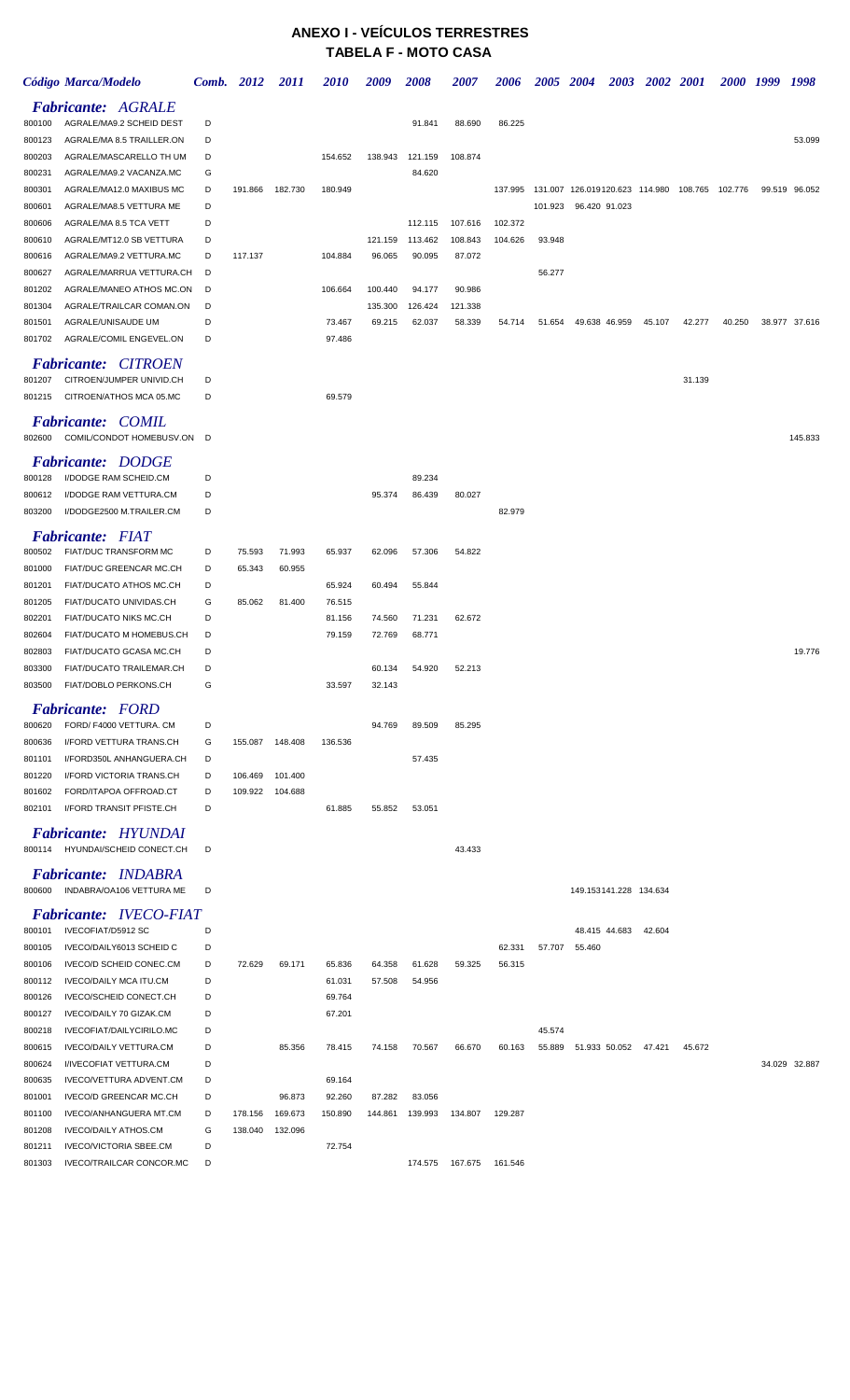|                  | Código Marca/Modelo                                  | Comb.  | 2012            | <i>2011</i> | <i><b>2010</b></i> | 2009    | <b>2008</b>     | <i><b>2007</b></i> | <i><b>2006</b></i>        | <i><b>2005</b></i> | <b>2004</b><br>2003                                |         | 2002 2001                                 | 2000 1999 |                         | 1998          |
|------------------|------------------------------------------------------|--------|-----------------|-------------|--------------------|---------|-----------------|--------------------|---------------------------|--------------------|----------------------------------------------------|---------|-------------------------------------------|-----------|-------------------------|---------------|
| 801600           | <b>IVECO/D ITAPOA PETIT.CH</b>                       | D      | 107.914         | 102.775     | 94.140             | 88.632  | 76.773          | 72.258             | 67.002                    |                    |                                                    |         |                                           |           |                         |               |
| 801601           | IVECO/ITAPOA ACONC.CM                                | D      | 93.835          | 89.367      | 79.694             | 75.951  | 71.044          | 68.692             |                           |                    |                                                    |         |                                           |           |                         |               |
| 802000           | IVECO/D CHAPECO MC.CM                                | D      |                 |             |                    | 71.934  | 68.438          | 65.154             |                           |                    |                                                    |         |                                           |           |                         |               |
| 802500           | <b>IVECO/D SANTO INACIO.CM</b>                       | D      | 79.444          | 75.662      | 67.366             | 63.750  | 60.661          | 57.733             |                           |                    |                                                    |         |                                           |           |                         |               |
| 802501           | IVECO/SANTO INACIO 70.CM                             | D      | 77.325          | 73.644      | 69.647             |         |                 |                    |                           |                    |                                                    |         |                                           |           |                         |               |
| 802601           | I/IVECOFIAT D HOMEBUS.CM                             | D      |                 |             |                    |         |                 |                    |                           |                    |                                                    |         |                                           | 39.233    |                         | 38.009 36.386 |
| 802603           | I/IVECOFIAT D HOMBUST.CM                             | D      |                 |             |                    |         |                 |                    |                           |                    |                                                    |         |                                           |           |                         | 34.040 32.885 |
| 802605           | IVECO/DC3813 HOME BUS.CM                             | D      |                 |             |                    |         |                 | 92.836             | 88.616                    | 85.141             |                                                    |         |                                           |           |                         |               |
| 802610           | IVECO/D5013 HOMEBUS.CM                               | D      |                 |             |                    |         |                 |                    | 49.509                    | 48.067             |                                                    |         |                                           |           |                         |               |
| 802800           | <b>IVECO/DAILY GCASA MTC2</b>                        | D      |                 |             |                    |         |                 |                    |                           |                    |                                                    | 38.371  | 36.949                                    | 35.621    |                         |               |
| 803100           | <b>IVECO/DAILY SITNEI MC.CH</b>                      | D      |                 |             | 63.230             | 59.576  | 56.948          | 54.212             |                           |                    |                                                    |         |                                           |           |                         |               |
| 803203           | IVECO/DAILY M.TRAILER.CM                             | D<br>G |                 | 70.494      | 67.094<br>68.402   |         |                 |                    |                           |                    |                                                    |         |                                           |           |                         |               |
| 803203<br>803303 | IVECO/DAILY M.TRAILER.CM<br>IVECO/DAILY TRAILEMAR.CH | D      | 74.018          |             |                    | 66.463  | 63.223          | 60.229             |                           |                    |                                                    |         |                                           |           |                         |               |
| 803306           | <b>IVECO/DAILY TRAILEMAR.CM</b>                      | D      |                 |             |                    | 63.731  |                 |                    |                           |                    |                                                    |         |                                           |           |                         |               |
|                  |                                                      |        |                 |             |                    |         |                 |                    |                           |                    |                                                    |         |                                           |           |                         |               |
| 800102           | <b>Fabricante: M.BENZ</b><br>I/M.BENZ 412D M SCHEIDC | D      |                 |             |                    |         |                 |                    |                           |                    |                                                    |         | 38.213                                    | 36.498    | 34.743                  |               |
| 800107           | I/M.BENZ SPR SCHEID.CM                               | D      |                 |             |                    | 61.286  | 57.294          | 54.405             |                           |                    |                                                    |         |                                           |           |                         |               |
| 800113           | M.BENZ/OH1622 SCHEID.ON                              | D      |                 |             |                    | 184.132 | 173.320         | 167.540            |                           |                    |                                                    |         |                                           |           |                         |               |
| 800119           | M.BENZ/O371 GIZAK.ON                                 | D      |                 |             |                    |         |                 |                    |                           |                    |                                                    |         |                                           | 80.659    | 79.311                  |               |
| 800122           | M.BENZ/LO814 GIZAK.ON                                | D      |                 | 101.727     |                    |         |                 |                    |                           |                    |                                                    | 60.083  |                                           | 55.401    |                         |               |
| 800133           | I/M.BENZ FOZ BR.CM                                   | D      |                 | 128.280     |                    |         |                 |                    |                           |                    |                                                    |         |                                           |           |                         |               |
| 800201           | CODIGO NAO CADASTRADO                                | D      |                 |             | 148.453            | 140.578 | 132.602         |                    |                           |                    |                                                    |         |                                           |           |                         |               |
| 800207           | I/M.BENZ CDISP THB UM.CM                             | D      |                 |             | 78.904             | 73.940  | 66.321          | 62.568             |                           |                    |                                                    |         |                                           |           |                         |               |
| 800216           | I/M.BENZ SPRT CHAPECO.CM                             | D      |                 |             | 67.793             | 65.063  | 58.324          | 55.064             |                           |                    |                                                    |         |                                           |           |                         |               |
| 800217           | I/M.BENZ SPRT MAR MC CM                              | D      |                 |             |                    | 64.792  |                 |                    |                           |                    |                                                    |         |                                           |           |                         |               |
| 800222           | M.BENZ/COMIL TCA.ON                                  | D      |                 |             | 90.140             | 83.564  |                 |                    |                           |                    |                                                    |         |                                           | 73.337    |                         | 71.240        |
| 800401           | M.BENZ/INDUSTREILER TRUK                             | D      |                 |             |                    |         |                 |                    |                           |                    | 145.880                                            |         |                                           |           |                         |               |
| 800404           | M.BENZ/0500M INDUST SUP                              | D      |                 |             |                    |         |                 |                    | 132.839                   |                    | 123.219 115.204                                    |         |                                           |           |                         |               |
| 800408           | M.BENZ/915 INDUST STAR                               | D      |                 |             |                    |         | 125.897 118.119 | 109.378            | 104.767                   |                    | 78.178                                             |         |                                           |           |                         |               |
| 800414           | MBENZ/VITORIA SUPR 16.ON                             | D      |                 |             |                    |         |                 |                    |                           |                    | 241.652 231.266221.801                             |         |                                           |           |                         |               |
| 800421           | MBENZ/VITORIAREGIA621.ON                             | D      |                 |             |                    |         |                 |                    |                           |                    | 151.290144.465 139.363 134.251                     |         |                                           |           | 128.620 124.073 118.789 |               |
| 800429<br>800431 | MBENZ/VITORIA STAR812.ON<br>MBENZ/VITORIA STAR914.ON | D<br>D |                 |             |                    |         |                 |                    |                           |                    | 109.221103.691                                     | 140.216 | 127.554 122.526 117.568 113.099<br>89.847 |           |                         |               |
| 800603           | M.BENZ/LO915 VETTURA MED                             | D      |                 |             |                    |         | 110.544 103.799 | 96.135             |                           |                    |                                                    | 92.774  |                                           |           |                         |               |
| 800604           | M.BENZ/OH1418 VETTURA GR                             | D      |                 |             |                    |         |                 |                    | 135.415  129.887  124.495 |                    |                                                    |         |                                           |           |                         |               |
| 800614           | M.BENZ/C VETTURA G.ON                                | D      |                 |             |                    |         |                 |                    |                           |                    |                                                    |         |                                           |           | 106.433 102.079         |               |
| 800617           | M.BENZ/OH1518 VETTURA.ON                             | D      |                 |             |                    | 173.566 | 164.475         | 156.277            |                           |                    |                                                    |         |                                           |           |                         |               |
| 800621           | M.BENZ/LO812 VETTURA.MO                              | D      |                 |             |                    |         | 81.820          | 77.538             | 68.855                    |                    |                                                    |         |                                           |           |                         |               |
| 800622           | I/M.BENZ VETTURA SPR.CM                              | D      |                 |             | 55.640             |         |                 |                    |                           |                    |                                                    |         |                                           | 31.073    |                         | 28.671 26.766 |
| 800632           | M.BENZ/INDUSCAR VETT.ON                              | D      |                 |             |                    |         |                 | 116.014            |                           |                    |                                                    |         |                                           |           |                         |               |
| 800633           | M.BENZ/BUSSCAR VETT.ON                               | G      |                 |             |                    |         |                 |                    | 115.282                   |                    |                                                    |         |                                           |           |                         |               |
| 800800           | I/M.BENZ SPRINTERNIKS MC                             | D      |                 |             | 85.474             | 75.805  | 67.891          | 61.512             | 58.255                    |                    | 55.814 51.644 45.052 43.146                        |         | 41.719                                    | 37.979    |                         | 34.787 31.651 |
| 800801           | I/M.BENZ SPRINTER 101.CM                             | D      |                 | 61.352      |                    |         |                 |                    |                           |                    |                                                    |         |                                           | 31.589    |                         | 29.139 27.195 |
| 800803           | I/M.BENZ 311 REVES MC.CH                             | D      | 64.019          | 60.971      | 58.057             |         |                 |                    |                           |                    |                                                    |         |                                           |           |                         |               |
| 800900           | M.BENZ/MOTOR TRAILER BR                              | D      |                 |             | 166.955            | 157.641 | 145.772         | 137.943            |                           |                    | 130.693  124.521  118.045111.833  106.980  102.236 |         |                                           | 97.203    |                         | 92.992 88.309 |
| 801203           | I/M.BENZ313 ATHOS MC.CM                              | D      |                 |             |                    | 97.544  | 87.365          | 79.130             |                           |                    |                                                    |         |                                           |           |                         |               |
| 801801<br>802001 | I/M.BENZ SPRMODIFICAR.CM<br>M.BENZ/MASCA CHAPECO.ON  | D<br>D | 70.198          | 66.856      | 63.224<br>107.549  | 102.498 | 96.524          | 91.697             |                           |                    |                                                    |         |                                           |           |                         |               |
| 802900           | M.BENZ/MCASA HOMETUR.ON                              | D      |                 |             |                    |         | 78.875          | 75.588             | 72.140                    | 69.929             | 67.115 64.192                                      | 62.160  | 60.347                                    | 57.885    |                         | 55.884 53.760 |
| 803301           | M.BENZ/TRAILEMAR SUN.ON                              | D      |                 |             |                    | 88.687  | 83.534          | 80.044             | 76.375                    | 74.054             | 71.077 67.982                                      | 65.828  | 63.865                                    | 61.279    |                         | 59.153 56.908 |
| 803304           | I/M.BENZ 413 TRAILEMAR.CM                            | D      |                 |             |                    |         | 57.359          | 53.864             | 49.967                    |                    |                                                    |         |                                           |           |                         |               |
| 810122           | M.BENZ/LO812 GIZAK.MC                                | D      |                 |             |                    |         |                 | 93.620             |                           |                    |                                                    |         |                                           |           |                         |               |
|                  | <b>Fabricante: MARCOPOLO</b>                         |        |                 |             |                    |         |                 |                    |                           |                    |                                                    |         |                                           |           |                         |               |
| 800202           | MARCOPOLO/VOLARE TH UM                               | D      |                 |             | 123.861            | 110.709 | 105.058         | 98.395             |                           |                    |                                                    |         |                                           |           |                         |               |
| 800210           | MARCOPOLO/VO RODY.MC                                 | D      |                 |             | 160.262            |         | 147.460 132.832 | 116.899            | 109.853                   | 98.700             |                                                    |         |                                           |           |                         |               |
| 800212           | MARCOPOLO/VOLARE ADAP.MC                             | - D    |                 |             | 104.270            |         |                 |                    |                           |                    |                                                    |         |                                           |           |                         |               |
| 800213           | MARCOPOLO/VOLARE TCA.ON                              | D      | 181.726         | 173.073     | 157.671            | 140.815 |                 |                    |                           |                    |                                                    |         |                                           |           |                         |               |
| 800219           | MPOLO/VOLA FURGOBENTO.ON D                           |        |                 |             |                    |         |                 |                    |                           |                    |                                                    |         |                                           |           |                         | 55.833 53.740 |
| 800504           | MARCOPOLO/V TRANSFORM MH D                           |        |                 | 78.670      |                    |         |                 |                    |                           |                    | 64.709                                             | 61.755  |                                           |           |                         |               |
| 800700           | MARCOPOLO/VOL UNIVIDA.MC                             | D      |                 |             | 114.537            |         |                 |                    |                           |                    |                                                    |         |                                           |           |                         |               |
| 801200           | MARCOPOLO/VO ATHOS MC.ON                             | D      |                 |             | 108.111            | 99.491  | 89.603          | 78.889             | 74.125                    | 66.550             | 61.784 58.531                                      | 54.274  | 51.995                                    | 49.317    | 46.493                  |               |
| 801700           | MARCOPOLO/ENGEVEL MOV.ON D                           |        | 190.777         | 181.692     | 169.267            | 156.683 | 143.694         | 127.319            |                           |                    |                                                    |         |                                           |           |                         |               |
| 803103           | MARCOPOLO/SITNEI UM.ON                               | D      | 119.755 114.053 |             |                    |         |                 |                    |                           |                    |                                                    |         |                                           |           |                         |               |

## *Fabricante: MOTOR-CASA*

 MOTOR-CASA/AUTOMOVEL G 18.154 MOTOR-CASA/AUTOMOVEL D 18.426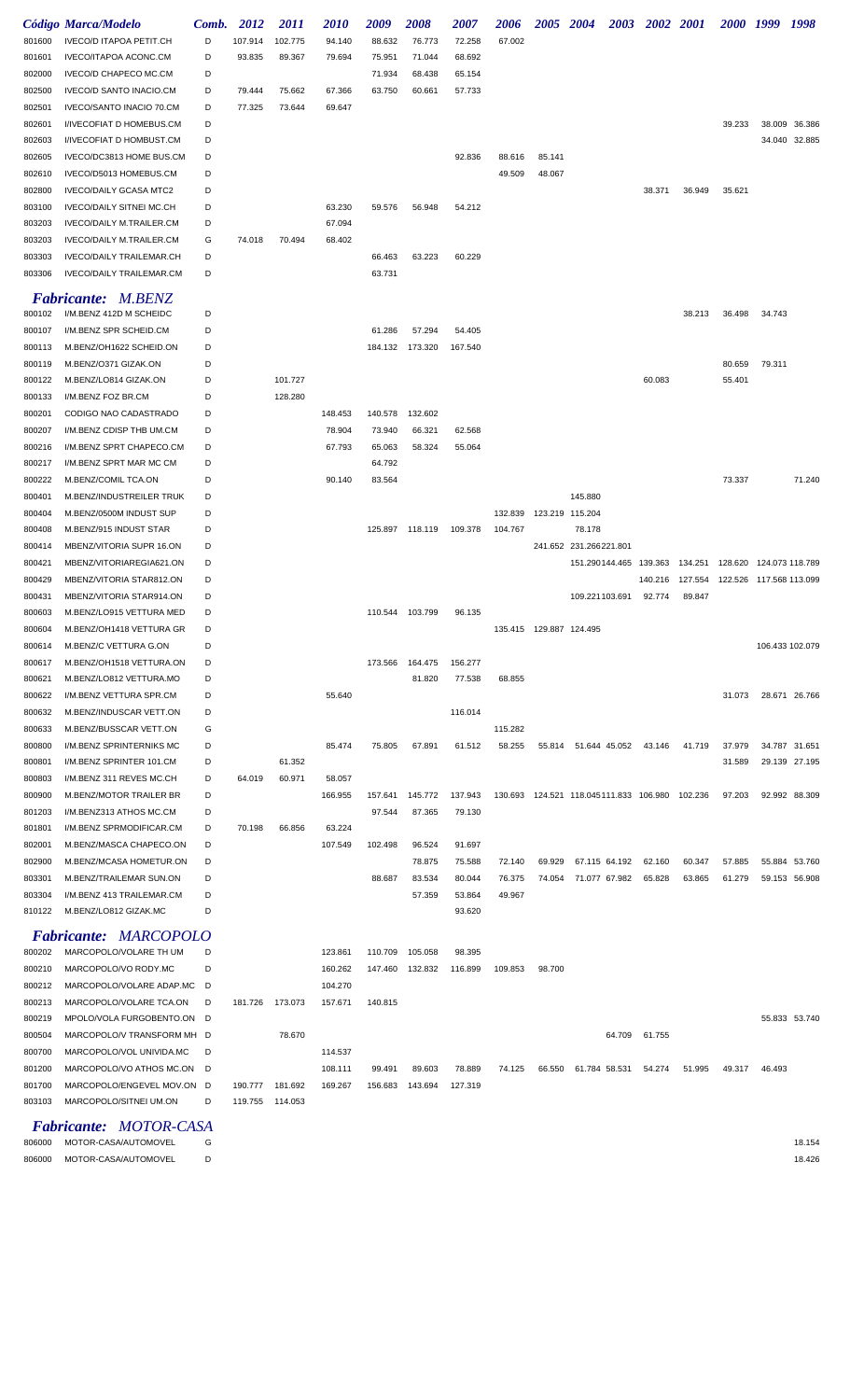|        | Código Marca/Modelo             | Comb. | 2012    | <i>2011</i> | <i>2010</i> | 2009    | <i><b>2008</b></i> | <i><b>2007</b></i> | 2006    | 2005    | <b>2004</b>            | <b>2003</b> | 2002    | <b>2001</b>                                                    | <i><b>2000</b></i> | 1999            | 1998          |
|--------|---------------------------------|-------|---------|-------------|-------------|---------|--------------------|--------------------|---------|---------|------------------------|-------------|---------|----------------------------------------------------------------|--------------------|-----------------|---------------|
| 806001 | MOTOR-CASA/AUTOMOVEL            | G     |         |             |             |         |                    |                    |         |         |                        |             |         |                                                                |                    | 20.996          | 18.888        |
| 807000 | MOTOR-CASA/MICROONIBUS          | D     |         |             |             | 110.151 | 100.537            | 86.416             | 80.664  | 73.065  | 69.889 65.672          |             | 62.601  | 59.815                                                         | 57.586             | 55.720          | 53.612        |
| 807001 | I/MOTOR-CASA MICROONIBUS        | D     |         |             |             |         |                    |                    | 86.486  | 76.886  | 72.739 68.161          |             | 64.206  | 61.728                                                         | 59.410             | 56.863          | 54.048        |
| 807001 | I/MOTOR-CASA MICROONIBUS        | G     |         |             |             |         |                    |                    |         |         |                        |             |         | 69.577                                                         |                    |                 |               |
| 808000 | MOTOR-CASA/ONIBUS               | D     | 186.615 | 177.729     | 159.053     | 147.684 | 139.427            | 129.087            | 120.135 |         | 111.975 102.395 93.657 |             | 85.685  | 78.582                                                         | 71.889             |                 | 66.068 60.325 |
| 808001 | MOTOR-CASA/ONIBUS               | D     |         |             |             |         |                    | 129.079            | 120.143 |         | 111.992 102.400 93.652 |             | 85.686  | 78.602                                                         | 71.879             | 66.087          | 60.344        |
| 813000 | MOTOR-CASA/CAMIONETA            | D     |         |             |             |         | 71.421             | 67.835             | 64.251  | 60.238  | 57.178 54.318          |             | 51.557  | 49.130                                                         | 46.623             | 44.491          | 41.348        |
| 813000 | MOTOR-CASA/CAMIONETA            | G     |         |             |             |         |                    |                    |         | 63.878  |                        |             |         |                                                                |                    | 45.547          | 43.543        |
| 813001 | I/MOTOR-CASA CAMIONETA          | D     |         |             |             |         |                    |                    |         |         |                        |             |         |                                                                |                    |                 | 33.097        |
| 814000 | MOTOR-CASA/CAMINHAO             | D     |         |             |             | 114.280 | 109.247            | 103.801            | 92.427  | 87.186  | 79.448 76.341          |             | 73.644  | 70.348                                                         | 66.300             |                 | 64.395 62.136 |
| 814001 | I/MOTOR-CASA CAMINHAO           | D     |         |             |             |         |                    | 145.655            | 135.460 |         | 125.977 117.159108.957 |             | 101.330 | 94.237                                                         | 87.641             | 81.505          | 75.800        |
| 823000 | MOTOR-CASA/CAMINHONETE          | D     | 80.637  | 76.797      | 69.922      | 62.140  | 57.845             | 52.866             | 47.905  | 45.299  | 43.400 40.498          |             | 37.394  | 35.796                                                         | 34.515             | 33.125          | 31.465        |
| 825000 | MOTOR-CASA/UTILITARIO           | D     |         |             |             |         | 122.188            | 109.926            | 103.616 | 92.676  | 83.684 78.989          |             | 75.559  | 72.202                                                         | 69.085             |                 | 66.157 63.035 |
| 825001 | I/MOTOR-CASA UTILITARIO         | D     |         |             |             |         |                    | 60.656             | 57.604  | 53.554  | 50.638 47.755          |             | 43.402  | 39.653                                                         | 37.544             | 35.343          |               |
|        | <b>Fabricante: PEUGEOT</b>      |       |         |             |             |         |                    |                    |         |         |                        |             |         |                                                                |                    |                 |               |
| 800131 | PEUGEOT/FOZ BR.CH               | D     | 70.549  | 67.511      |             |         |                    |                    |         |         |                        |             |         |                                                                |                    |                 |               |
| 800500 | PEUGEOT/B TRANSFORM CM          | D     | 75.738  | 72.132      | 68.049      | 60.619  |                    |                    |         |         |                        |             |         |                                                                |                    |                 |               |
| 800503 | PEUGEOT/B TRANSFORM CM          | D     |         |             |             | 59.376  | 56.580             | 49.242             |         |         |                        |             |         |                                                                |                    |                 |               |
| 801204 | PEUGEOT/BOXER ATHOSMC.CH        | D     |         |             | 66.497      | 61.167  | 58.284             | 50.707             |         |         |                        |             |         |                                                                |                    |                 |               |
| 801701 | PEUGEOT/BO ENGEVEL UM.CH        | D     |         |             | 76.041      | 69.731  | 65.561             | 59.122             |         |         |                        |             |         |                                                                |                    |                 |               |
| 803000 | PEUGEOT/BOXER MAR MC CH         | D     | 96.137  | 91.559      | 83.870      | 76.857  | 72.283             | 65.173             |         |         |                        |             |         |                                                                |                    |                 |               |
| 803307 | PEUGEOT/TRAILEMAR BOX.CH        | G     |         |             |             |         | 68.308             |                    |         |         |                        |             |         |                                                                |                    |                 |               |
|        |                                 |       |         |             |             |         |                    |                    |         |         |                        |             |         |                                                                |                    |                 |               |
|        | <b>Fabricante: RENAULT</b>      |       |         |             |             |         |                    |                    |         |         |                        |             |         |                                                                |                    |                 |               |
| 800115 | RENAULT/SCHEID.CH               | D     | 65.901  | 62.763      | 56.957      | 54.423  |                    |                    |         |         |                        |             |         |                                                                |                    |                 |               |
| 800208 | RENAULT/MASTER THB UM.CH        | G     | 62.869  | 60.162      |             |         |                    |                    |         |         |                        |             |         |                                                                |                    |                 |               |
| 800220 | RENAULT/INDUST PLATNO.CH        | D     |         |             | 56.394      | 53.897  | 51.584             |                    |         |         |                        |             |         |                                                                |                    |                 |               |
| 800226 | RENAULT/EUROHOME NEO.CH         | D     |         | 82.036      | 79.095      |         |                    |                    |         |         |                        |             |         |                                                                |                    |                 |               |
| 800602 | RENAULT/MASTER CH VETT          | D     |         |             |             |         |                    |                    | 42.601  | 40.175  | 38.446 36.590          |             |         |                                                                |                    |                 |               |
| 800613 | RENAULT/M VETTURA M.CH          | D     | 72.093  | 68.661      | 66.146      | 62.989  | 60.301             | 57.739             | 53.163  | 50.132  | 47.714                 |             |         |                                                                |                    |                 |               |
| 800628 | RENAULT/MASTER 101.CH           | D     |         |             | 51.368      |         |                    |                    | 48.472  | 47.774  |                        |             | 33.185  |                                                                |                    |                 |               |
| 801212 | RENAULT/VICTORIA DREW.CH        | G     |         |             |             |         | 47.842             |                    |         |         |                        |             |         |                                                                |                    |                 |               |
| 801400 | RENAULT/M SOBERANA UM.CH        | D     |         |             | 50.505      |         |                    |                    |         |         |                        |             |         |                                                                |                    |                 |               |
| 801401 | RENAULT/MT13 SOBERANA.CH        | D     | 83.779  | 79.790      | 70.313      | 66.605  | 63.904             | 61.000             |         |         |                        |             |         |                                                                |                    |                 |               |
| 801900 | RENAULT/MAST SRB TRIP.CH        | D     |         |             |             |         | 66.648             | 63.619             | 59.967  |         |                        |             |         |                                                                |                    |                 |               |
| 801901 | RENAULT/M TRAILEMAR.CH          | D     | 77.273  | 73.594      | 66.844      | 63.271  | 60.571             | 58.028             |         |         |                        |             |         |                                                                |                    |                 |               |
| 802200 | RENAULT/MASTER NIKSMC.CH        | D     |         |             |             | 68.469  | 65.577             | 62.768             | 57.810  | 54.488  | 52.404 49.923          |             | 47.522  | 45.362                                                         |                    |                 |               |
| 802602 | RENAULT/M13M3 HOMEBUS.CH        | D     |         | 62.646      |             | 53.841  | 51.554             | 49.386             |         |         |                        |             |         |                                                                |                    |                 |               |
| 802606 | RENAULT/M11M3 HOMEBUS.CH        | D     |         |             |             |         | 65.979             | 60.481             | 57.234  |         |                        |             |         |                                                                |                    |                 |               |
| 802607 | RENAULT/TREILAR.CH              | G     |         |             |             | 28.761  |                    |                    |         |         |                        |             |         |                                                                |                    |                 |               |
| 803101 | RENAULT/M SITNEI MC.CT          | D     |         |             |             | 52.644  |                    |                    |         |         |                        |             |         |                                                                |                    |                 |               |
| 803501 | I/RENAULT KAN PERKONS.CH        | G     | 29.604  | 28.195      |             | 25.063  |                    |                    |         |         |                        |             |         |                                                                |                    |                 |               |
|        |                                 |       |         |             |             |         |                    |                    |         |         |                        |             |         |                                                                |                    |                 |               |
|        | <b>Fabricante: SCANIA</b>       |       |         |             |             |         |                    |                    |         |         |                        |             |         |                                                                |                    |                 |               |
| 800110 | SCANIA/K124 SCHEID EX.ON        | D     |         |             |             | 286.421 | 278.483            | 262.826            |         |         |                        |             |         |                                                                |                    |                 |               |
| 800116 | SCANIA/MPOLO GIZAK.ON           | D     |         | 111.895     |             | 101.082 |                    |                    |         |         |                        |             |         |                                                                |                    |                 |               |
| 800124 | SCANIA/K113 TCA.ON              | D     |         |             | 260.366     |         |                    |                    |         |         |                        |             |         |                                                                |                    |                 |               |
| 800403 | SCANIA/K94 INDUST SUPREM        | D     |         |             | 464.094     | 436.896 | 418.747            | 393.130            | 373.671 |         | 347.011 328.237313.262 |             |         |                                                                |                    |                 |               |
| 800410 | SCANIA/K114 INDUST SUPR         | D     |         |             |             | 366.063 | 345.753            | 311.353            | 299.599 |         |                        |             |         | 282.792 270.430258.449 246.363 234.631 222.547 212.548 199.829 |                    |                 |               |
| 800608 | SCANIA/K310 VETTURA GRAN        | D     |         |             |             |         |                    | 328.367            | 303.985 | 286.542 |                        |             |         |                                                                |                    |                 |               |
| 800609 | SCANIA/K114 VETTURA GRAN        | D     |         |             |             | 395.500 | 379.226            | 340.325            | 314.820 |         |                        |             |         | 300.014 287.001274.113 261.448 248.949 236.117 225.470 212.030 |                    |                 |               |
| 800618 | SCANIA/K380 VETTURAG.ON         | D     |         |             | 361.716     | 345.138 | 329.736            |                    |         |         |                        |             |         |                                                                |                    |                 |               |
| 800619 | SCANIA/L113 VETTURAG.ON         | D     |         |             |             |         |                    |                    |         |         |                        |             |         |                                                                |                    | 186.840 175.181 |               |
| 800630 | SCANIA/MPOLOP TRAMELA.ON        | D     |         |             |             |         |                    |                    | 98.600  |         |                        |             |         |                                                                |                    |                 |               |
| 801306 | SCANIA/TRAILCAR COMAN.ON        | D     |         |             |             |         |                    |                    |         |         |                        |             |         |                                                                |                    | 79.062          |               |
| 803202 | SCANIA/MP M.TRAILER.ON          | D     |         |             | 316.406     |         |                    |                    |         |         |                        |             |         |                                                                |                    |                 |               |
| 803305 | SCANIA/MPO TRAILEMAR.ON         | D     |         |             |             |         |                    | 87.747             |         |         |                        |             |         |                                                                |                    |                 |               |
|        | <b>Fabricante: TIFFIN</b>       |       |         |             |             |         |                    |                    |         |         |                        |             |         |                                                                |                    |                 |               |
|        | 802300 I/TIFFIN ALLEG FRED 32BA | D     |         |             |             | 353.069 | 331.027            | 292.146            |         |         |                        |             |         |                                                                |                    |                 |               |
|        |                                 |       |         |             |             |         |                    |                    |         |         |                        |             |         |                                                                |                    |                 |               |
|        | <b>Fabricante: TUTTO</b>        |       |         |             |             |         |                    |                    |         |         |                        |             |         |                                                                |                    |                 |               |
|        | 800237 TUTTO/MHT.CP             | D     | 104.970 |             |             |         |                    |                    |         |         |                        |             |         |                                                                |                    |                 |               |
|        | <b>Fabricante:</b> VOLKSWAGEN   |       |         |             |             |         |                    |                    |         |         |                        |             |         |                                                                |                    |                 |               |
| 800104 | VW/9.150ODM EL SCHEID DE        | D     |         |             | 120.789     |         | 116.335 108.968    | 104.451            | 98.894  | 94.859  | 91.314                 |             |         |                                                                |                    |                 |               |
| 800118 | VW/MPOLO GIZAK.ON               | D     |         |             |             |         |                    |                    |         |         | 71.713 66.600          |             | 63.466  |                                                                | 53.608             |                 |               |
| 800200 | <b>VW/COMIL TH UM</b>           | D     |         |             | 148.284     |         | 133.895 119.515    | 105.374            |         |         |                        |             |         |                                                                |                    |                 |               |
| 800204 | VW/NEOBUS TH UM                 | D     |         |             |             |         |                    |                    |         |         |                        | 77.251      | 73.423  | 70.453                                                         |                    |                 |               |
| 800209 | VOLKS/COMIL PIA TCA.MC          | D     |         | 117.029     | 111.456     |         | 106.920 102.115    | 98.758             | 97.708  |         |                        |             |         |                                                                |                    |                 |               |